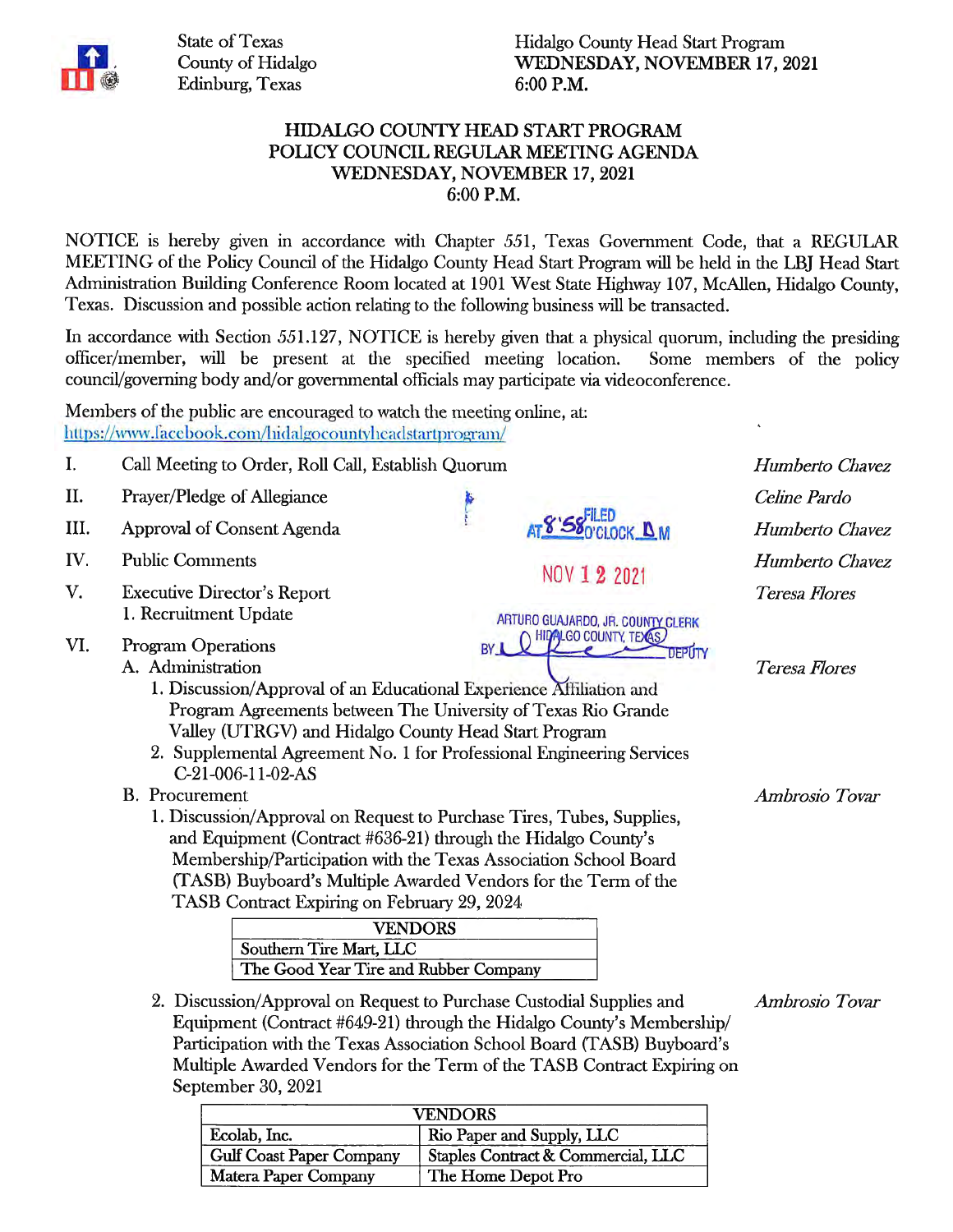3. Discussion/ Approval on Request to Purchase Instructional Materials and *Ambrosio Tovar*  Classroom Teaching Supplies and Equipment (Contract #653-21) through the Hidalgo County's Membership/Participation with the Texas Association School Board (TASB) Buyboard's Multiple Awarded Vendors for the TASB Contract Expiring on October 31, 2024

| <b>VENDORS</b>                      |                                   |  |  |  |
|-------------------------------------|-----------------------------------|--|--|--|
| Alamo Classroom Solutions           | National Educational System, Inc. |  |  |  |
| Gateway Printing & Office Supply    | <b>School Specialty</b>           |  |  |  |
| Lakeshore Learning Materials        | <b>Discount School Supply</b>     |  |  |  |
| School Health Corporation           | Kaplan Early Learning Company     |  |  |  |
| <b>Barnes and Noble Booksellers</b> | <b>Positive Promotions</b>        |  |  |  |
| Hatch, Inc.                         |                                   |  |  |  |

VII. Programmatic Services - No Items Listed

| VIII. | Closed Session: Policy Council may go into Closed Session Pursuant to<br>Chapter 551, Texas Government Code, Sections 551.071, 551.072 and<br>551.074-to discuss the following:<br>1. Personnel - New Hires, Resignations, Terminations<br>2. Vacancies Report<br>3. Employment of Center Manager                                                                                                                                                                                                                         | Humberto Chavez |
|-------|---------------------------------------------------------------------------------------------------------------------------------------------------------------------------------------------------------------------------------------------------------------------------------------------------------------------------------------------------------------------------------------------------------------------------------------------------------------------------------------------------------------------------|-----------------|
| IX.   | Open Session: Action on Items Discussed in Closed Session<br>1. Personnel - New Hires, Resignations, Terminations<br>2. Vacancies Report<br>3. Employment of Center Manager                                                                                                                                                                                                                                                                                                                                               | Humberto Chavez |
| Χ.    | Policy Council<br>a. Presentation of 2021-2021 Parent Representative, $1^{\circ}$ Alternates, $2^{\circ}$ Alternates<br>(Members not present in previous meeting)<br>$\blacklozenge$ Swearing In of Parent Representative, 1 <sup>ª</sup> Alternates, $2^{\omega t}$ Alternates<br>b. Presentation of 2021-2021 Community Representatives<br>(Members not present in previous meeting)<br>• Swearing In of Community Representatives<br>c. Resignation of Community Representative<br>d. Next Policy Council Meeting Date | Teresa Flores   |

XI. Other Business

XII. Adjournment

11.12.2021 Tumb

Humberto Chavez Chairperson

Date

*Humberto Chavez Humberto Chavez* 

*Humberto Chavez*